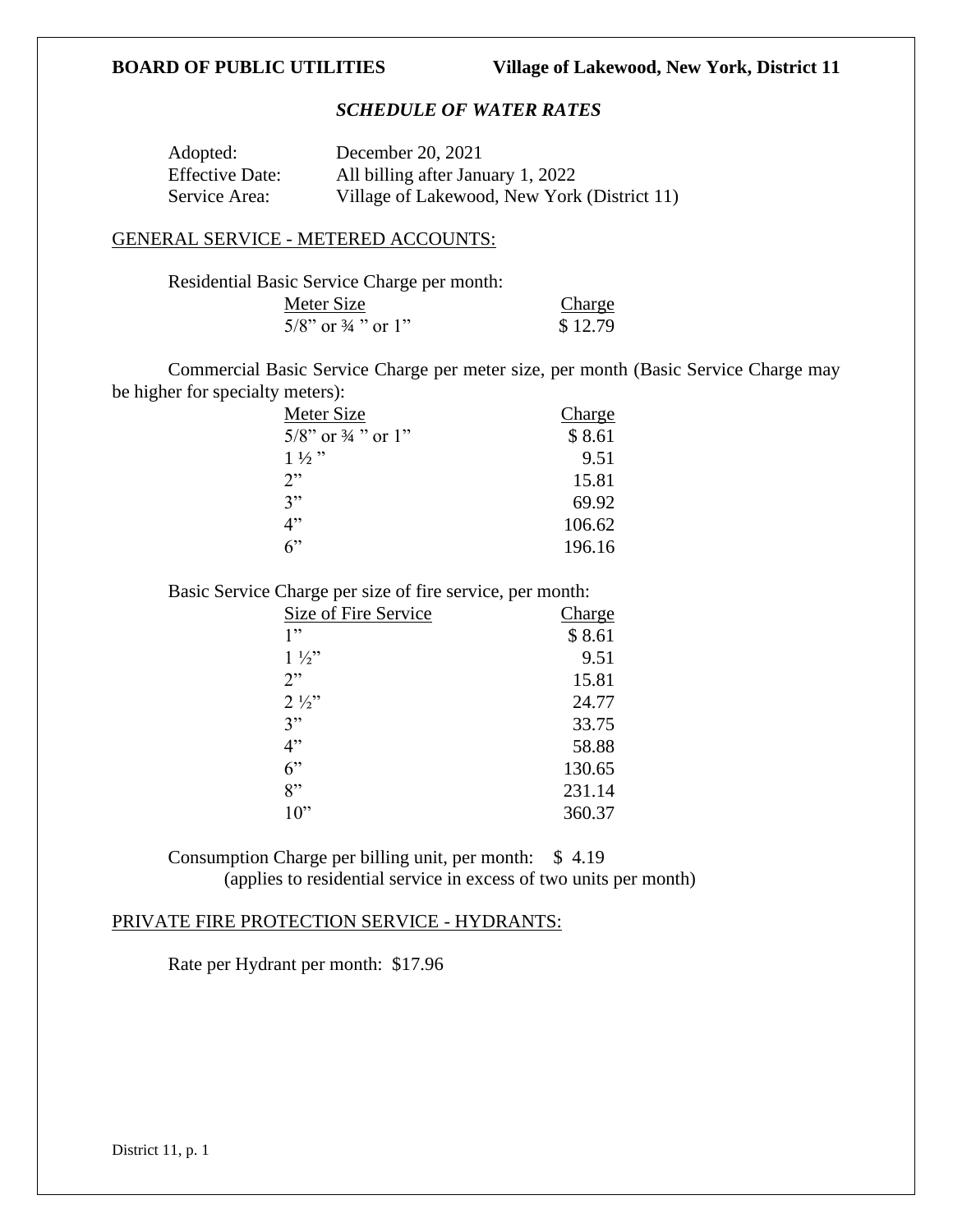## *SCHEDULE OF WATER RATES*

### MAIN EXTENSION POLICY:

The Board of Public Utilities shall install in the Village of Lakewood up to 300 feet of water main for each new home/building at BPU expense, providing the building contains 1 to 3 living units.

For developments of all homes or buildings containing four or more living units, the Board of Public Utilities shall install water mains to serve these developments provided the total cost incurred by the Board of Public Utilities shall render a full return on investment within ten years. The return on investment in ten years must also recognize the interest carrying cost during the ten year period as a reduction to the available investment. Any cost for the installation over and above this ten year pay back shall be paid by the developer. To assure the completion of the development, the developer will initially compensate the Board of Public Utilities for the full cost of the project. That portion that has been accepted as the Board of Public Utilities' cost will be pro-rated equally for each living unit and the developer will be refunded the pro-rated portion as each-living unit is occupied.

All other main extensions shall be installed by the Board of Public Utilities at the expense of the owner.

### SERVICES CONNECTION CHARGES:

The BPU reserves the right to specify meter size/type depending on anticipated usage. The New Service Connection Charge may be higher if a specialty meter is required. The charges specified in this Schedule are BPU charges. Additional municipal charges may apply. Contact your municipality.

This charge shall also apply to services that have been physically disconnected from the water system and require reconnection of said service. This includes the re-installation of a water meter removed at the request of the customer.